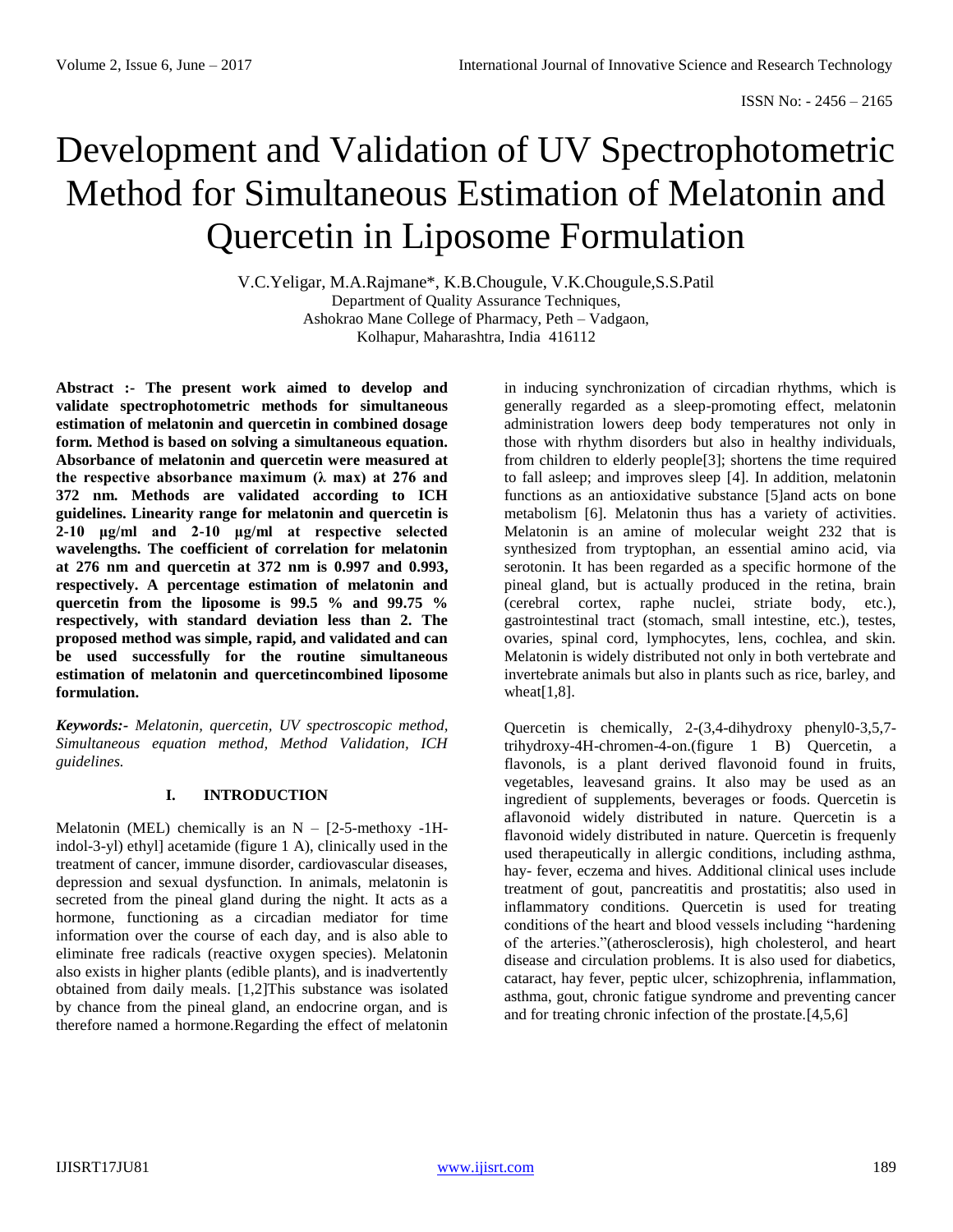ISSN No: - 2456 – 2165

ΟH



 $(A)$  (B)

Figure 1 Structure of (A) Melatonin and (B) Quercetin

### **II. MATERIAL AND METHODS**

### **• MATERIAL:**

A double beam UV- spectrophotometer (Shimadzu UV -1800) , volumetric flask and pipettes of borosilicate glass, bath sonicator (Labman 1-SL-50H) were used for development and validation of proposed analytical method.

Melatonin and Quercetin dehydrate standard were purchased from Swapnroop drugs and pharmaceuticals, Aurangabad. Labmade liposome suspension, All the chemicals and reagent grade and were purchased from Molychem, Mumbai.

### • **METHOD:**

### **1. Preparation of Standard Stock Solutions**

An accurately weighed quantity of MEL (10 mg) and QUE (10 mg) were transferred to a separate 100 ml volumetric flasks, dissolved well and diluted to the mark with methanol to obtain standard solution having concentration of MEL (100 μg/ml) and QUE (100 μg/ml). A 1 ml of both the solutions were transferred into a separate 10 ml volumetric flasks and diluted to the mark with methanol to obtain the solutions having the concentrations of 10 μg/ml for MEL and QUE.

### **2. Methods (Calibration curve)**

The standard solutions of MEL (10 μg/ml) and QUE (10 μg/ml) were scanned separately in the UV range of 200-400 nm and the spectrum were recorded. The  $\lambda$  max values of MEL and QUE were found to be 276 nm and 372 nm, respectively. From the standard stock solutions having concentrations2,4,6,8 and 10 μg/ml for both MEL and QUE were prepared in methanol. The absorbance of resulting solutions was measured at 276 nm and 372 nm and the calibration curves were plotted at these wavelengths. The absorptivity coefficients of these two drugs were determined using the calibration curve equations. The concentration of MEL and QUE in the sample solution was determined by solving the respective simultaneous equations generated by using absorptivity coefficients and absorbance values of MEL and QUE at the selected wavelengths.

### **3. Method (Simultaneous Equation Method)**

OΗ

Two wavelengths selected for the method were 276 and 372 nm were the absorption maxima's of MEL and QUE, respectively in methanol. The stock solutions of both the drugs were further diluted separately with methanol to get a series standard solution of 10 μg/ml. The absorbance's were measured at the selected wavelength and absorptivities (A 1%, 1 cm) for both the drugs at both wavelengths were determinations. Concentrations in the sample were obtained by using following equations.

 $CX = A1ay2-A2ay1/A1ax2-A2ax1$ 

CY= Ax1ay2-ax2ay1/ Ay1ax2-ay2ax1

Where A1 and A2 are absorbance's of mixture at 276 and 372 nm respectively, ax1 and ay1 absorptivities of MEL at λ1 and λ2 respectively and ay1 and ay2 are absorptivities of QUE at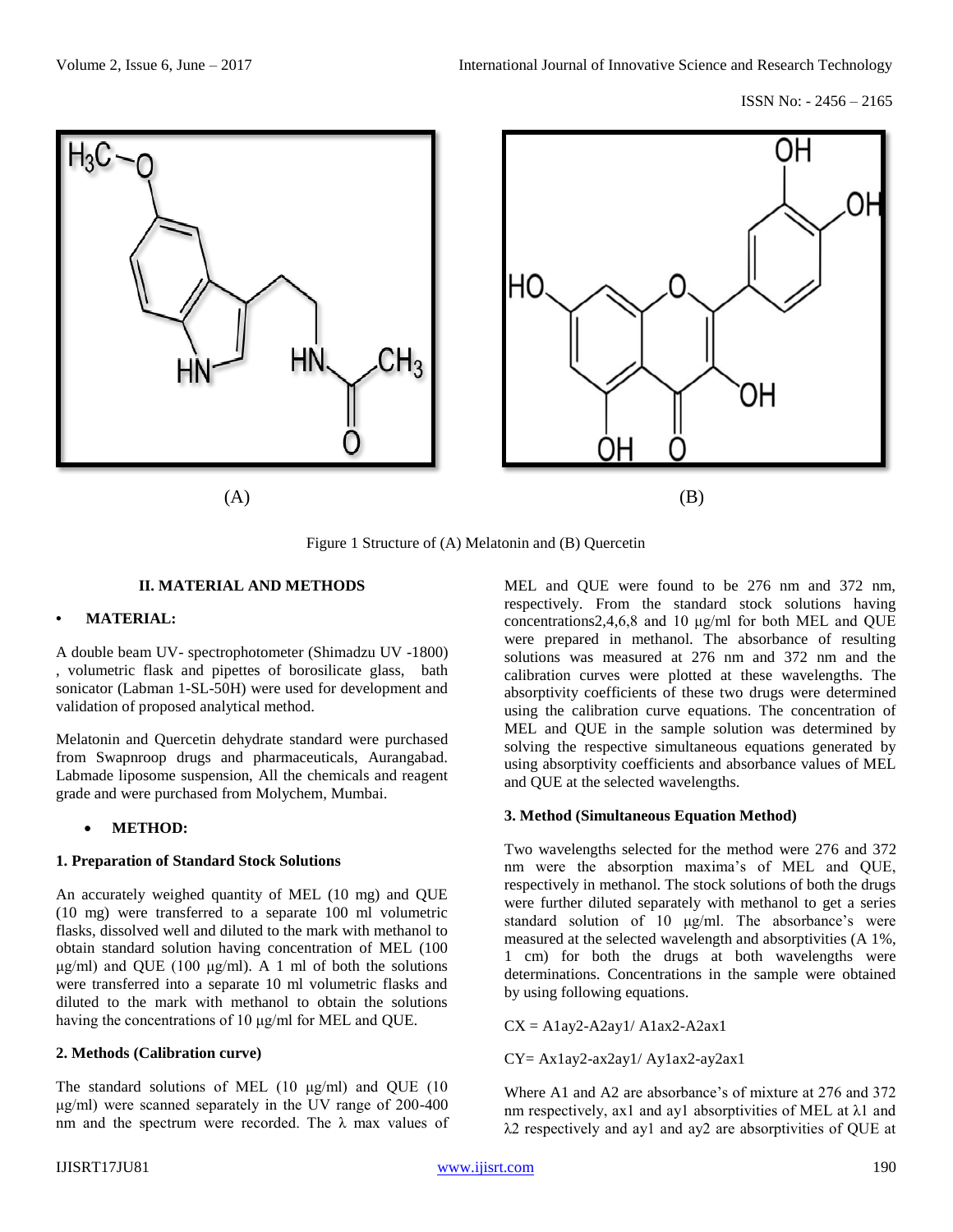λ1 and λ2 respectively. Cx and Cy are concentration of MEL and QUE respectively

## **4. Validation of the Proposed Method**

The proposed method was validated according to the International Conference on Harmonization (ICH) guidelines.

• **Linearity (Calibration Curve)**

The calibration curves were plotted over a concentration range of 2-10 μg/ml for both MEL and OUE (figure  $3 \& 4$ ).

# • **Method Precision (Repeatability)**

The precision of the instrument was checked by repeated scanning and measurement of absorbance of solutions (n=6) for MEL and QUE (10μg/ml for both MEL and QUE) without changing the parameter of the proposed spectrophotometric method.

## • **Intermediate Precision (Reproducibility)**

The intra-day and inter-day precision of the proposed method was determined by analyzing the sample solutions for three times on the same day and one time for three successive days.

# • **Accuracy (Recovery study)**

The accuracy of the method was determined by calculating recovery of MEL and QUE by the spiked method. To the sample solutions, known concentration of was added in different level viz., 80,100 and 150% level. The amounts of MEL and QUE were recorded and calculated. This procedure was repeated for three times.

# • **Limit of Detection and Limit of Quantification**

(LOD) and (LOQ) were calculated by constructing the calibration graph of MEL and QUE at their selected wavelengths. LOD and LOQ were calculated from the slope and standard deviation of the response.

LOD= $3.3\times\sigma/s$ 

 $LOO=10\times\sigma/s$ 

## • **Analysis of MEL and QUE in A liposome**

Multi-lamellar vesicles (MLV) liposomes consisting of mixtures of Phosphatidyl Choline and Cholesterol in different molar ratios) as lipid phase were obtained by thin film Hydration technique. Briefly, the lipid mixture and Melatonin and Quercetin (1:4) was dissolved in 3:2 v/v of chloroform: methanol which was then removed under vacuum at 45°C, thus obtaining a thin film of dry lipid on the flask wall using a rotary flash evaporator until film was formed. After the dry residue appeared, to completely remove all the traces of solvent. The film was then hydrated by adding phosphate buffer (pH 5.4) under vigorous mechanical shaking with a vortex mixer until vesicle formation. The suspension was then centrifuged at 15000 rpm for 30-45 minutes and supernatant was decanded and pellet was dissolved in 10 ml methanol and sonicate. The above solution was suitably diluted with methanol to get final concentration of 10 µg/ml. The absorbance of liposome i.e. A1 and A2 were recorded at 276 nm and 372 nm and ratios of absorbance were calculated, i.e. A2/A1. Relative concentration of two drugs in the sample solution was calculated using respective simultaneous equations generated by using absorptivity coefficients and absorbance values of MEL and QUE at these selected wavelengths.

## **III. RESULTS AND DISCUSSION**

UV Spectrophotometric method for simultaneous equation method was selected for the simultaneous estimation of MEL and QUE. 276 nm ( $\lambda$  max of MEL) and 372 nm ( $\lambda$  max of QUE) were selected as analytical wavelengths at which calibration curves prepared for both the drugs. (Figure 2). Linear correlation was obtained between absorbances and concentrations of MEL and QUE in the concentration range 2- 10 μg/ml for both drugs. (Figure3 &4) The linearity of the calibration curve was validated by the high values of correlation coefficient of regression. LOD and LOQ values for MEL were found to be 0.57μg/ml and 1.71μg/ml at 276nm, respectively. LOD and LOQ values for Que were found to 1μg/ml and 3μg/ml at 372 nm, respectively. These data show that the method is sensitive for the determination of MEL and QUE. All the regression analysis data and the summary of validation parameters for the proposed method.The% RSD were0.21 and 0.12 for MEL and QUE, respectively, The proposed validated method was successfully applied to determine MEL and QUEin their suspension. The results obtained for MEL and QUE were comparable with the corresponding labeled amounts (table 3). The relative standard derivation (% RSD) values for assay of MEL and QUE were found to be and respectively. The %RSD was found to be less than 2%, which indicates that the proposed method is repeatable (table 4).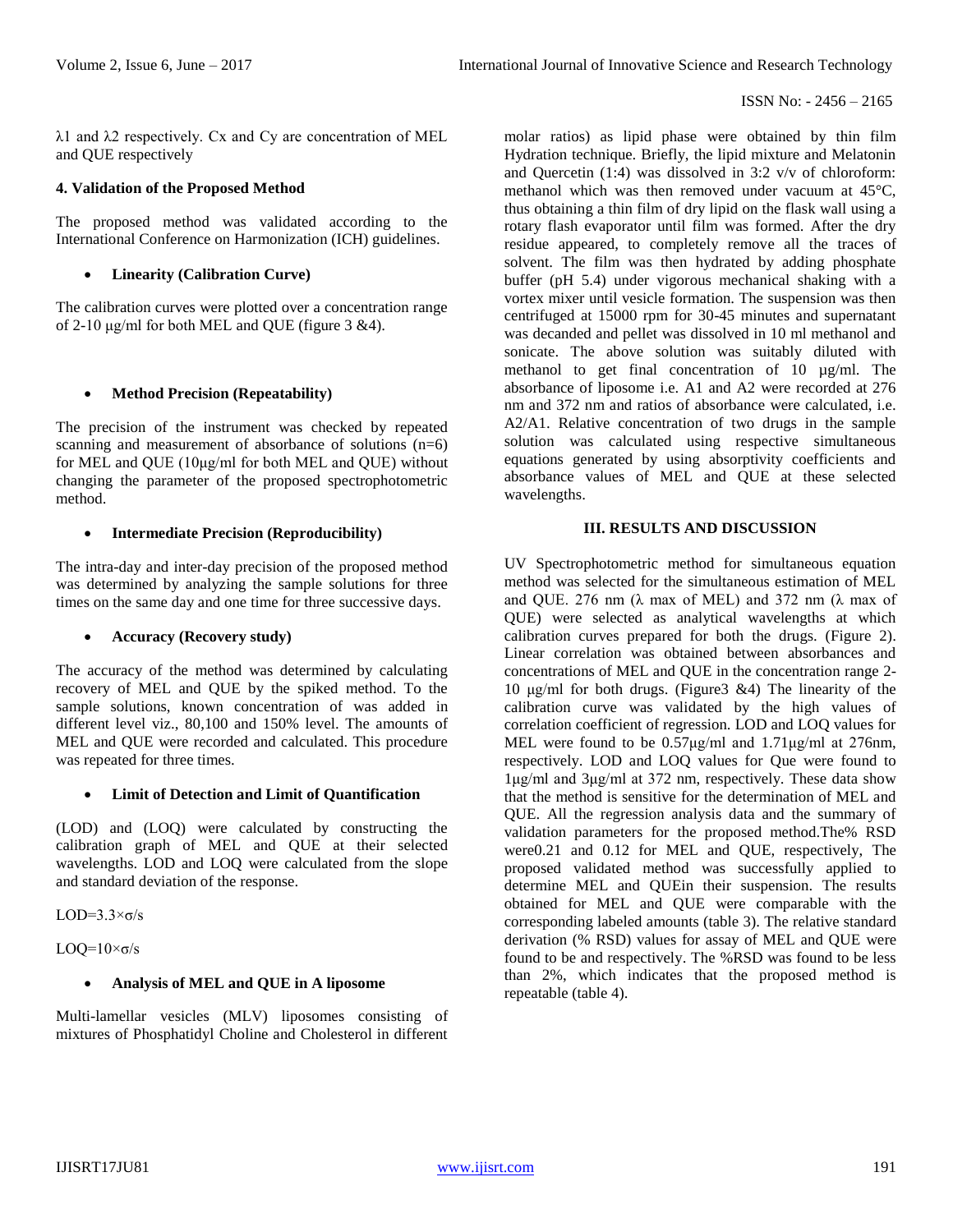ISSN No: - 2456 – 2165



Figure No.2: Overlay spectra of Melatonin and Quercetin





Figure: 4 Linearity of Quercetin

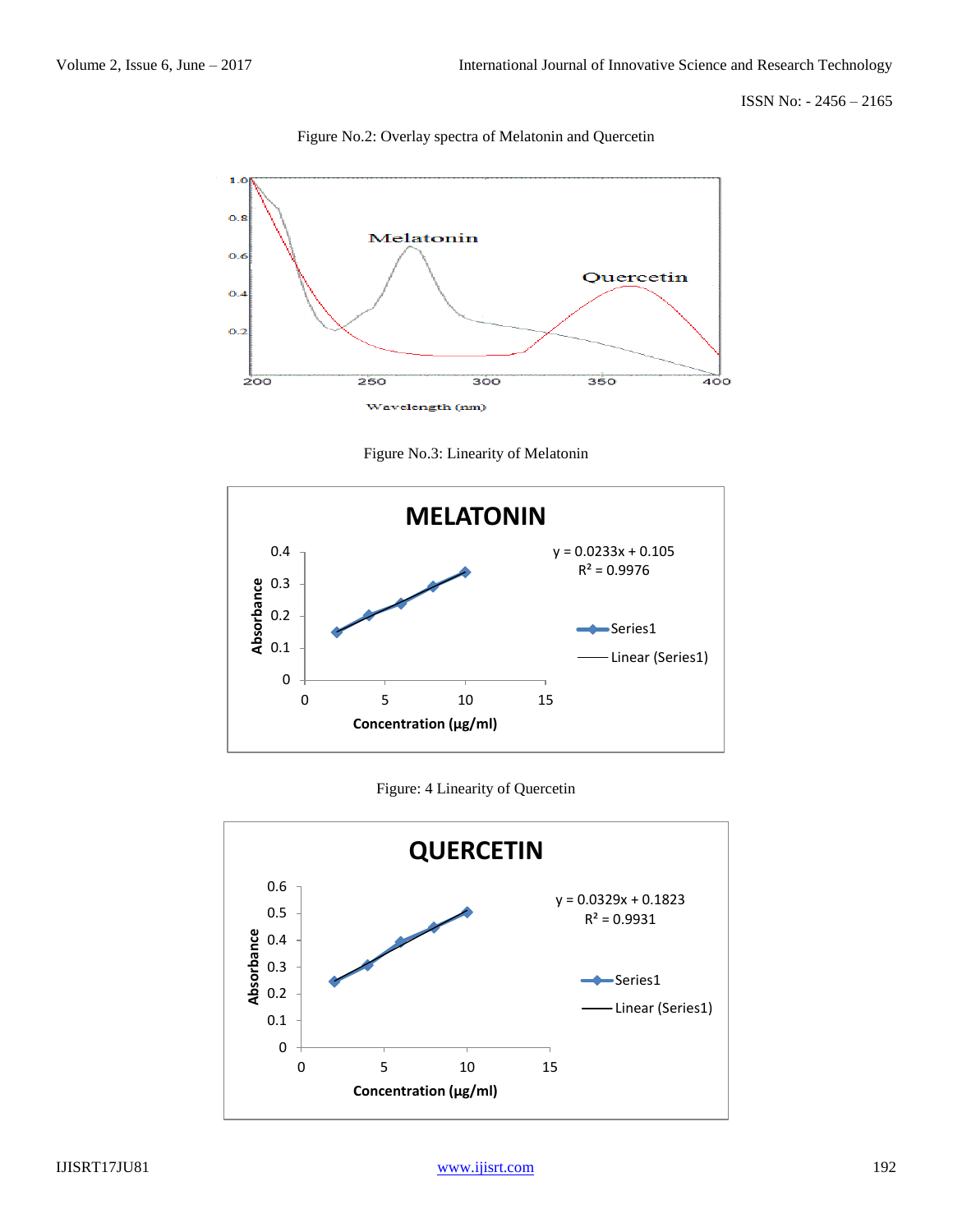| <b>Parameter</b>                | <b>Melatonin</b> | Quercetin      |  |
|---------------------------------|------------------|----------------|--|
|                                 |                  |                |  |
| Wavelength (nm)                 | 276              | 372            |  |
|                                 |                  |                |  |
| <b>Regression equation</b>      | $0.023x+0.105$   | $0.033x+0.182$ |  |
|                                 |                  |                |  |
| <b>Slop</b>                     | 0.023            | 0.033          |  |
|                                 |                  |                |  |
| Intercept                       | 0.105            | 0.182          |  |
|                                 |                  |                |  |
| Correlation coefficient $(R^2)$ | 0.997            | 0.993          |  |
|                                 |                  |                |  |
| $LOD(\mu g/ml)$                 | 0.57             | 1              |  |
|                                 |                  |                |  |
| $LOQ(\mu g/ml)$                 | 1.71             | 3              |  |
|                                 |                  |                |  |

Table 1: Regression analysis data and summary of validation parameter of the calibration curves

# Table 2: result of recovery study

| Level of recovery | Amount of pure drug is added (µg/ml) |             | Amount of pure drug is found (µg/ml) |             | % recovery |             |
|-------------------|--------------------------------------|-------------|--------------------------------------|-------------|------------|-------------|
|                   | <b>MEL</b>                           | <b>QUER</b> | MEL                                  | <b>QUER</b> | <b>MEL</b> | <b>QUER</b> |
| 80 %              | 3.2                                  | 3.2         | 3.15                                 | 3.19        | 98.43      | 99.68       |
| 100 %             | 3.4                                  | 3.4         | 3.38                                 | 3.37        | 99.41      | 99.11       |
| 150 %             | 3.6                                  | 3.6         | 3.59                                 | 3.58        | 99.72      | 99.44       |

\*Each value is mean of 3 determinations.